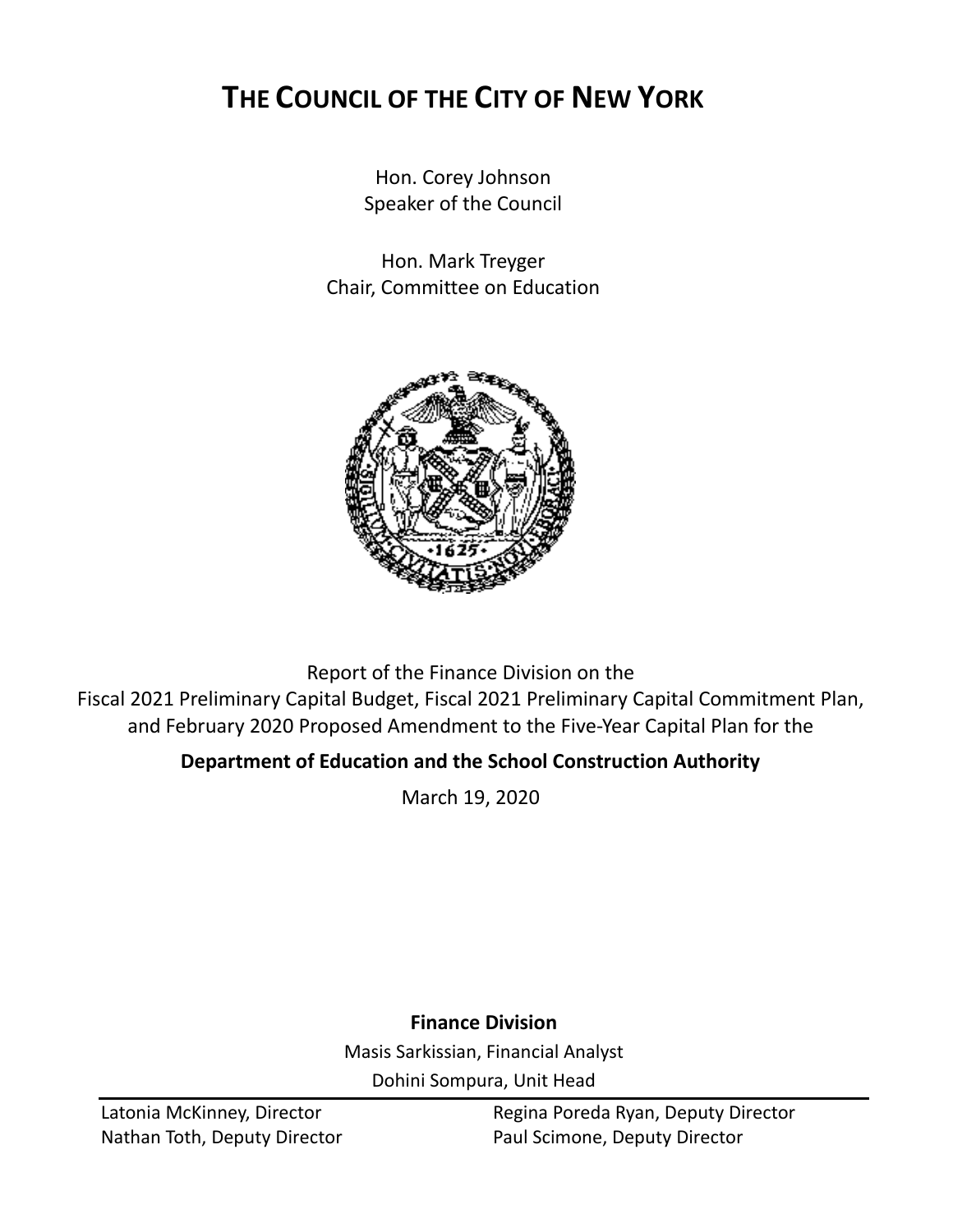## **Table of Contents**

| February 2020 Proposed Amendment to the Fiscal 2020-2024 Five-Year Capital Plan 5     |  |
|---------------------------------------------------------------------------------------|--|
|                                                                                       |  |
|                                                                                       |  |
|                                                                                       |  |
|                                                                                       |  |
|                                                                                       |  |
|                                                                                       |  |
| A. Adopted 2020-2024 Capital Plan vs. February Proposed Fiscal 2020-2024 Capital Plan |  |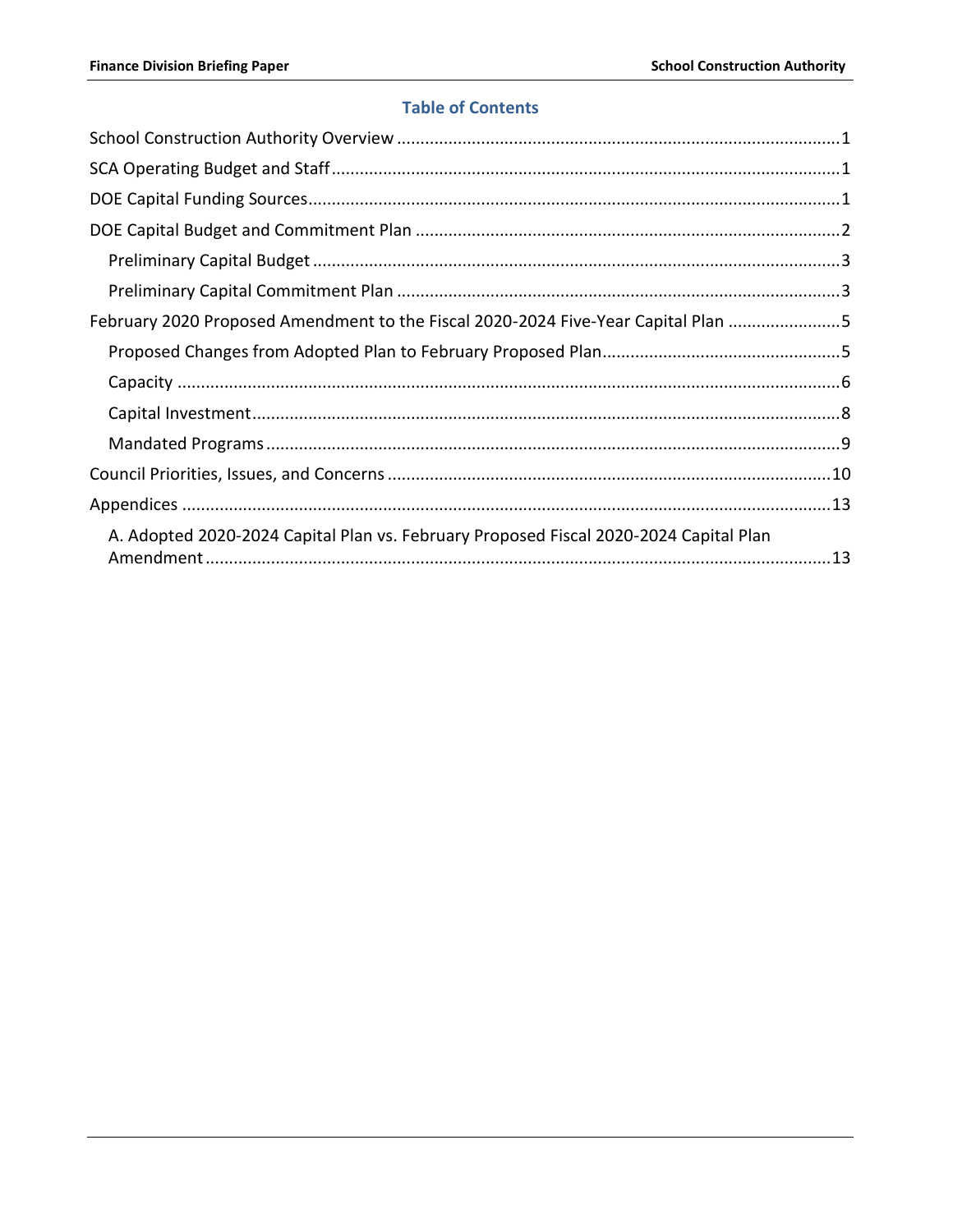# <span id="page-2-0"></span>**School Construction Authority Overview**

The Department of Education (DOE) provides primary and secondary education to over one million 3-K to grade 12 students in over 1,800 schools as well as children in EarlyLearn who receive education from DOE. The School Construction Authority (SCA) was established by the New York State Legislature in 1988 to build new public schools and manage the design, construction, and renovation of capital projects in New York City's public school buildings. In 2002, state legislation consolidated management of the Department of Education's (DOE's) capital program under the SCA. The SCA is the agency responsible for new school construction and major repairs and renovations to schools. SCA selects and acquires sites for new schools, including leases, and supervises major capital upgrades of existing DOE facilities.

State law requires the DOE to produce a Five-Year Capital Plan in addition to the City's Capital Plan and budget for the DOE; the development of this Five-Year Capital Plan is coordinated by the SCA. SCA and DOE are six months into the first year of the Fiscal 2020-2024 Five-Year Capital Plan (Adopted Plan). This report will cover the February 2020 Proposed Amendment (February Proposed Plan) to the Adopted Capital Plan. This will be the first amendment to the current Adopted Plan produced by the SCA, which the Council will vote on at Adoption.

This report provides a review of the SCA's budget, DOE's funding sources, DOE's Fiscal 2021 Preliminary Capital Budget and Preliminary Capital Commitment Plan for Fiscal 2020-2024. This is followed by a comparison of the February Proposed Plan to the Adopted Plan.

# <span id="page-2-1"></span>**SCA Operating Budget and Staff**

SCA funds its operating budget with capital funding, which the Office of Management and Budget (OMB) approves each year. Neither its operating budget nor staff are included in the City budget.

For Fiscal 2020, SCA currently has 892 full-time equivalent employees, and a budgeted headcount of 969. The headcount for Fiscal 2021 is still pending budget development but large changes are not expected.

SCA's Fiscal 2020 million operating budget is \$222.6. The Fiscal 2021 operating budget is also still in development with few changes expected.

# <span id="page-2-2"></span>**DOE Capital Funding Sources**

New York State historically funded approximately 50 percent of the City's education capital costs directly through building aid revenue bonds (BARBs) and continued to be true up until the 2010- 2014 SCA Five-year Plan. Since then, most of the bonds currently being issued to finance DOE capital projects are City-backed bonds, such as General Obligation (GO) bonds.

The State's direct portion of the City's education capital costs has dropped down to 8.7 percent of the plan in the most recent amendment as shown in Figure 1 below. The figure below does not account for Building Aid which is received from the State in the City's operating budget. This revenue finances debt service on education capital projects and indirectly frees up City tax-levy to pay debt service. With Building Aid accounted for the State continues to contribute approximately 50 percent of the City's education capital costs.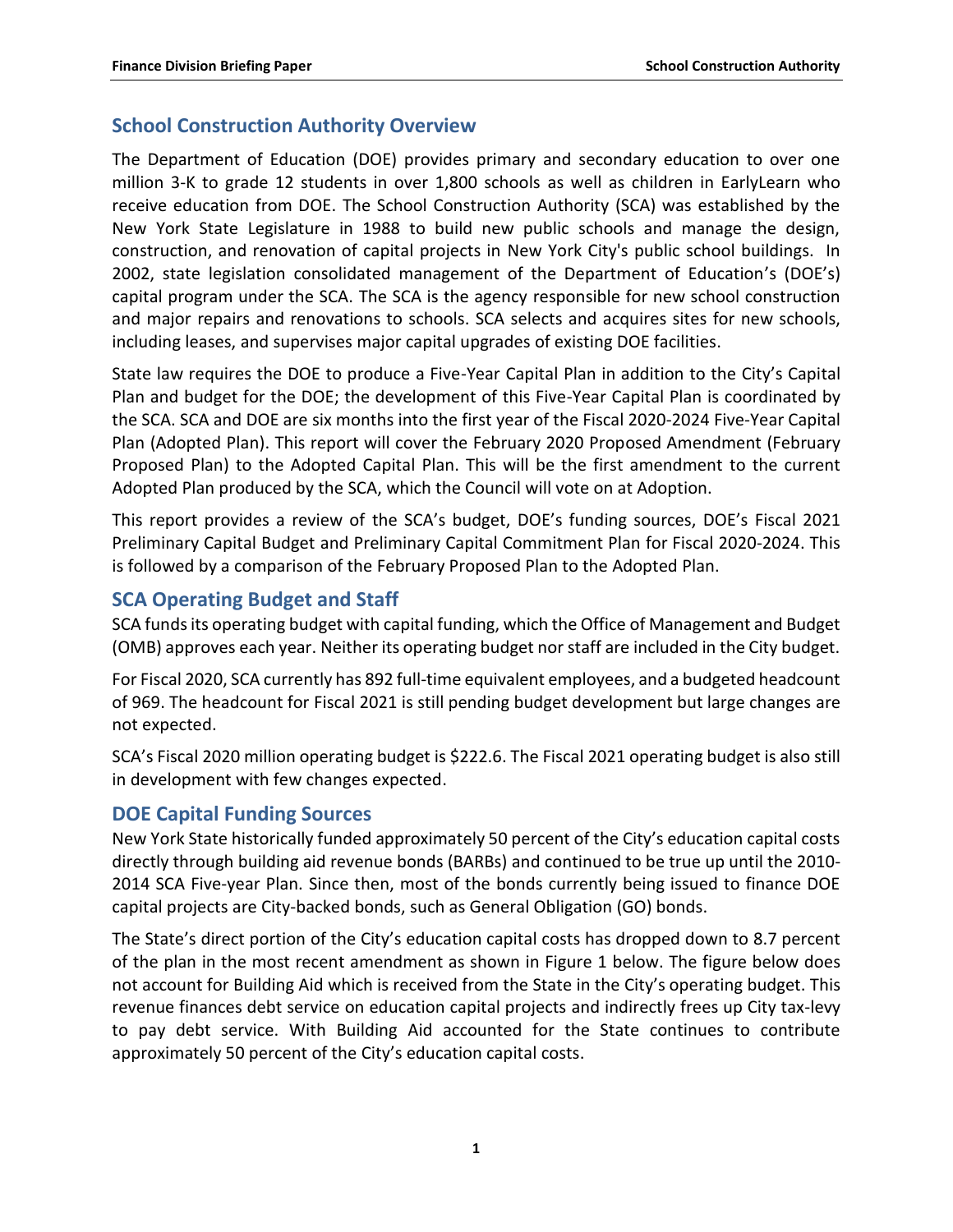

#### **Figure 1. Historical Five-Year Plan Capital Funding Sources**

#### **State Funding**

Apart from Building Aid, the City received approximately \$783 million in State capital funding for education through the Smart Schools Bond Act (SSBA). The City will use this funding for the removal of transportable classroom units (\$300 million), the construction of pre-K capacity (\$100 million), and for connectivity and classroom technology (\$383 million). Most of the funds for technology have been spent and projects for the remainder of the funding has been identified. P.S. 41 in Queens and P.S. 639 in the Bronx have funded capacity projects that will assist in TCU removal and there are two funded Pre-K centers in Brooklyn, one on 63rd Street and another on 8<sup>th</sup> Street.

The Governor's Executive Budget proposed reducing NYC's Building Aid Ratio from 56.9 percent to 53.3 percent, which would result in a \$3.4 million cut to building aid that would compound annually, reducing the State's contribution to the SCA Capital Plan. The SCA estimates the total impact of the Building Aid Ratio reduction for projects funded in the Fiscal 2020-2024 Plan to reach \$400 million over 30 years, or, by the SCA's estimates, the cost of five new school buildings or 33 Pre-K/3-K centers.

# <span id="page-3-0"></span>**DOE Capital Budget and Commitment Plan**

The Capital Budget determines the funding levels available to the DOE for its Five-Year Capital Plan. The legislation that established the SCA exempted the DOE from the City's line-by-line annual Capital Budget. Instead, the City provides lump sum allocations for education capital expenditures, and the DOE determines how the funds will be used, subject to scope approval by the City. All funded projects must be listed in the DOE's Five-Year Capital Plan.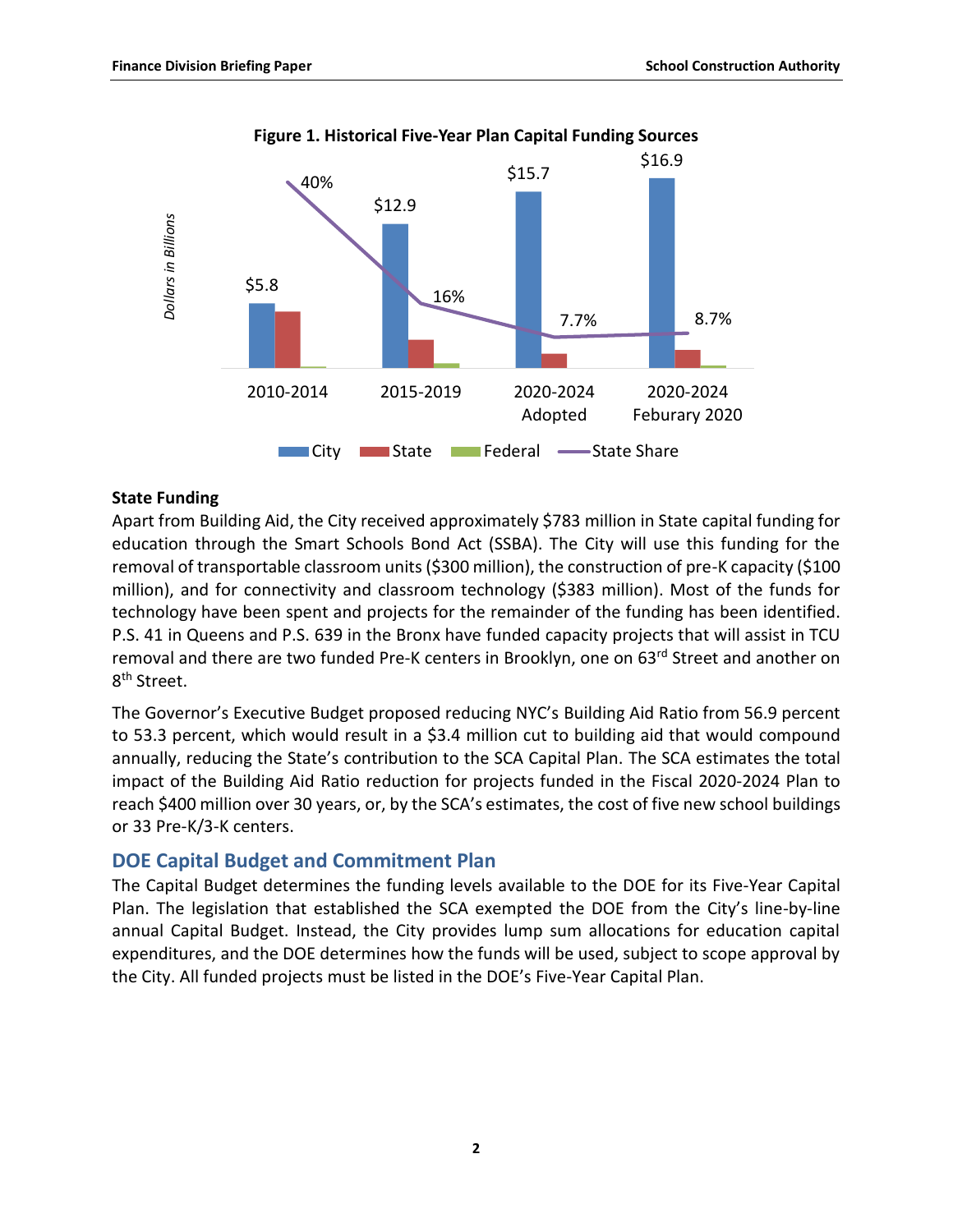#### <span id="page-4-0"></span>**Preliminary Capital Budget**

The Capital Budget provides the estimated need for new appropriations for Fiscal 2021 along with projections for the subsequent three-year capital program. As shown in Figure 2, the Department of Education has \$4.87 billion in appropriations in Fiscal 2020 and the Fiscal 2021 Preliminary Capital Budget includes \$13.56 billion for Fiscal 2021 to Fiscal 2024.

The \$4.87 billion represents approximately 13 percent of the City's \$36.50 billion Fiscal



**Figure 2. FY20 Appropriations and** 

2020 appropriations and 24 percent of the City's total \$56.13 billion Preliminary 2021-2024 Capital Budget.

#### <span id="page-4-1"></span>**Preliminary Capital Commitment Plan**

The Fiscal 2021 Preliminary Capital Commitment Plan includes \$18.37 billion in Fiscal 2020-2024 for the DOE. This represents approximately 22 percent of the City's total \$85.53 billion Preliminary Commitment Plan.

As shown in the table below, DOE's Preliminary Commitment Plan for Fiscal 2020-2024 is \$18.33 billion, an increase of \$35.5 million or less than one percent from the Adopted Commitment Plan. The variance between the Preliminary and Adopted DOE Capital Commitment Plans is isolated to three changes in Fiscal 2020 and Fiscal 2021: the addition of \$1.7 million in New York City Council Discretionary funding all within Fiscal 2020; the removal of \$1.4 million from Fiscal 2020 of funds allocated to the 2014-2019 SCA Capital Plan; and the addition of \$35.2 million in Fiscal 2021 for the 2020-2024 SCA Capital Plan.

| DOE Adopted vs. Preliminary FY20-24 Capital Commitment Plan |             |             |             |             |             |              |  |
|-------------------------------------------------------------|-------------|-------------|-------------|-------------|-------------|--------------|--|
| Dollars in Thousands                                        | <b>FY20</b> | <b>FY21</b> | <b>FY22</b> | <b>FY23</b> | <b>FY24</b> | Total        |  |
| Adopted                                                     | \$4,373,257 | 3,573,900   | 3,631,320   | 3,514,380   | 3,239,780   | \$18,332,637 |  |
| Preliminary                                                 | 4,373,567   | 3,609,100   | 3,631,320   | 3,514,380   | 3,239,780   | 18,368,147   |  |
| Change                                                      | 310         | 35.200      |             |             |             | 35,510       |  |
| % Change                                                    | 0.01%       | 0.98%       | 0.00%       | 0.00%       | $0.00\%$    | 0.19%        |  |

The Plan shows that DOE has a level of commitments that are steady from Fiscal 2020 to Fiscal 2024. The DOE Commitment Plan shows 24 percent of total planned commitments in the first year, down from 27 percent in last year's Preliminary Plan; the remaining four years of the Commitment Plan are evenly balanced with 18 to 20 percent of the total planned spending in each fiscal year. It is a welcome improvement that, after focused Council advocacy, planned commitments improve over the course of the Commitment Plan even though annual planned commitments are not yet ideally balanced.

Figure 3 below shows the last six years of DOE's actual commitments compared against the planned commitments as of the preceding final Commitment Plan at the Executive Budget. The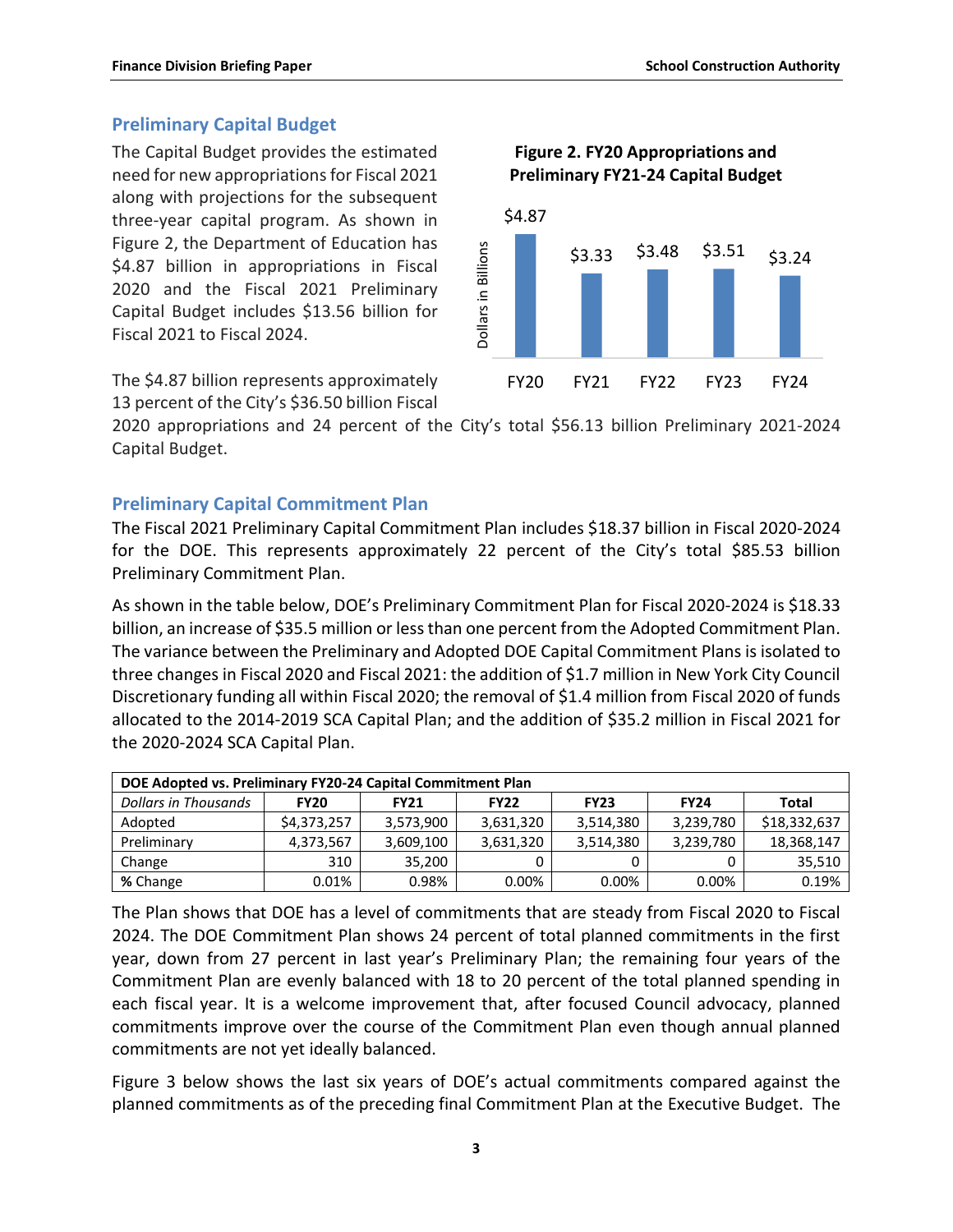chart also shows the capital commitment rate, which is the percentage of the capital plan committed per fiscal year. DOE does commit most of its planned commitments in any given year. In Fiscal 2019, DOE committed just under \$3.99 billion, or 99 percent of its \$3.99 billion planned commitments. Even with a very high commitment rate, DOE will end this fiscal year with some unmet commitment targets and available appropriations will be rolled into Fiscal 2021. While DOE's commitment rate was near perfect, \$3.99 billion in commitments reached in Fiscal 2019 calls into question the reasoning for the Commitment Plan's projections of \$3.24 to \$3.63 billion in commitments for Fiscal 2021 through Fiscal 2024 as SCA can clearly execute more projects.





Because the law authorizing the SCA exempts it from the City's line-by-line Capital Budget, the structure of the DOE's Capital Budget and Commitment Plan is different from most other City agencies. Almost all of the funding for each DOE Five-Year Capital Plan is included in one budget line (analogous to a unit of appropriation in the expense budget). Rather than representing specific projects, project IDs under this budget line reflect spending for each fiscal year. For example, funding for most of the DOE's current Fiscal 2020-2024 Five-Year Capital Plan is in budget line E-2365, "Seventh Five-Year Educational Facilities Capital Plan." This budget line currently has \$16.6 billion, or 90 percent, of the Education Preliminary Commitment Plan.

Since some projects funded in the DOE's fixed five-year capital plans will continue beyond the final fiscal year of the plan, the DOE's Capital Budget includes budget lines for previous Five-Year Capital Plans. The previous five-year plan currently has \$1.18 billion, or six percent, of the DOE's Preliminary Commitment Plan. Uncommitted funds from these capital plans continue to roll into the next fiscal year, which is part of DOE's overall Capital Commitment Plan roll. There are also budget lines for City Council additions to DOE's Capital Budget and a budget line for each Borough President's additions. Additionally, the Fashion Institute of Technology (FIT) is funded through DOE and has budget lines in the Education Capital Commitment Plan. Finally, there are some relatively small budget lines based on project type (i.e. E-2500 "School Facilities Capital, Hurricane Sandy & Nor'easter").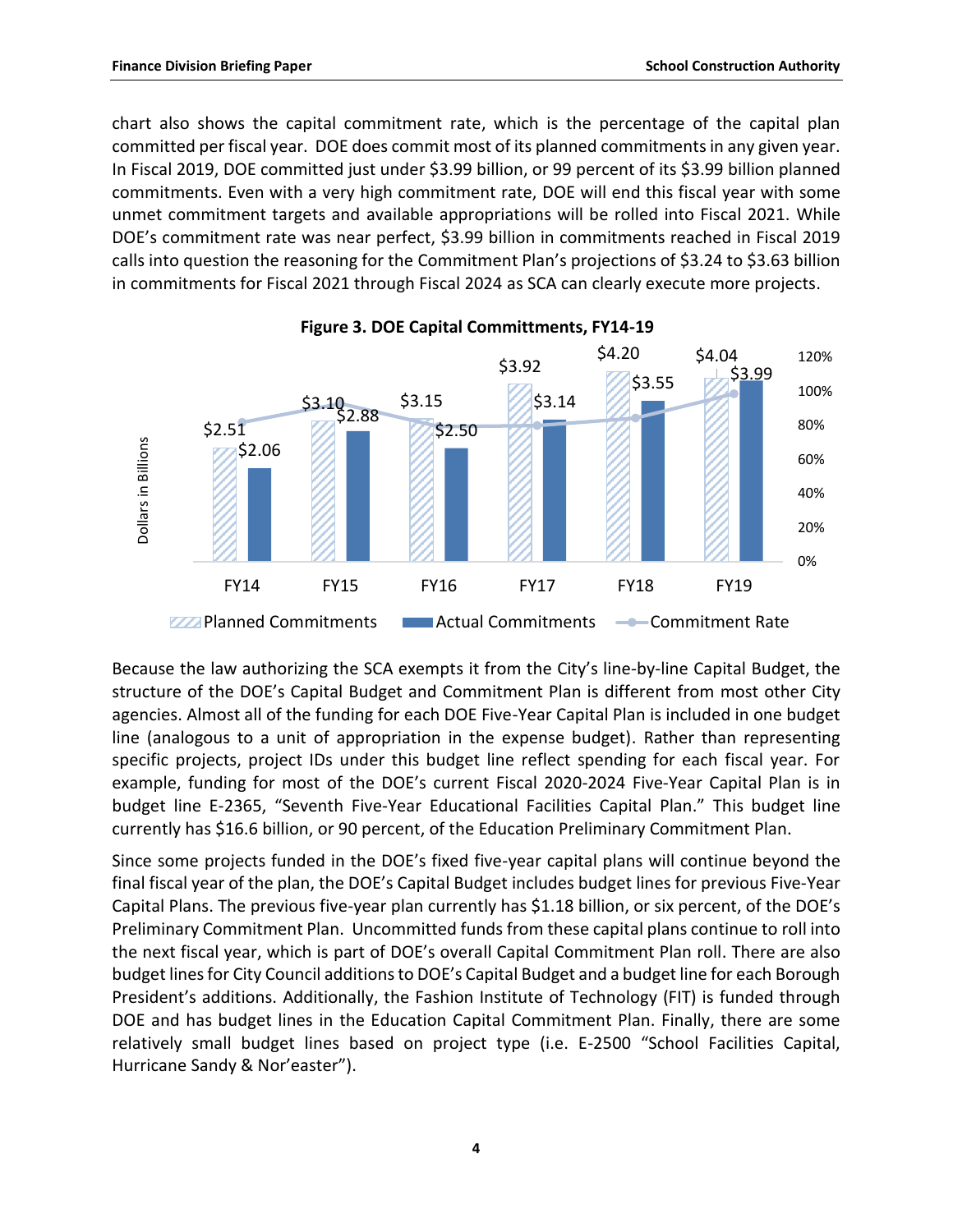### <span id="page-6-0"></span>**February 2020 Proposed Amendment to the Fiscal 2020-2024 Five-Year Capital Plan**

As previously mentioned, the SCA and DOE recently released the February Proposed Plan. When it is combined with Reso A funds from the New York City Council and Borough President it will go on to amend the current Adopted Plan. This February Proposed Plan is the first amendment to the Adopted Plan the Council will vote on.

The February Proposed Plan is divided into three sections: Capacity, Capital Investment, and Mandated Programs; funding levels for these three sections are reflected in Figure 5. The remainder of this report outlines changes made in this February Proposed Plan compared to the Adopted Plan. These three sections are discussed in more detail below.



#### **Figure 5. Fiscal 2020-2024 Five-Year Capital Plan Proposed Amendment**

### <span id="page-6-1"></span>**Proposed Changes from Adopted Plan to February Proposed Plan**

The February Proposed Plan totals \$18.78 billion, an increase of \$1.76 billion from the Adopted Plan. The increase is due to \$591 million for Resolution A (Reso A) funding from elected officials, \$138 million for facility replacement, \$237 million for roofs, \$102 million for parapets, \$100 million for windows and \$579 million for prior plan completion. One decrease of note in the Proposed Plan is a decrease of \$124 million for heating plant upgrades whose projects were instead completed with state of good repair work through boiler conversions. Beyond these funding changes, the remaining changes in the February Proposed Plan compared to the Adopted Plan are minor. All budget changes in the Proposed Plan are outlined in Appendix A. The February Proposed Plan identifies additional projects absent from the Adopted Capital Plan and also makes changes to some project budgets and timelines for projects originally identified in the Adopted Capital Plan. Below we will look at changes in the three sections of February Proposed Plan with a focus on capacity projects and the other identified large shifts in the February Proposed Plan.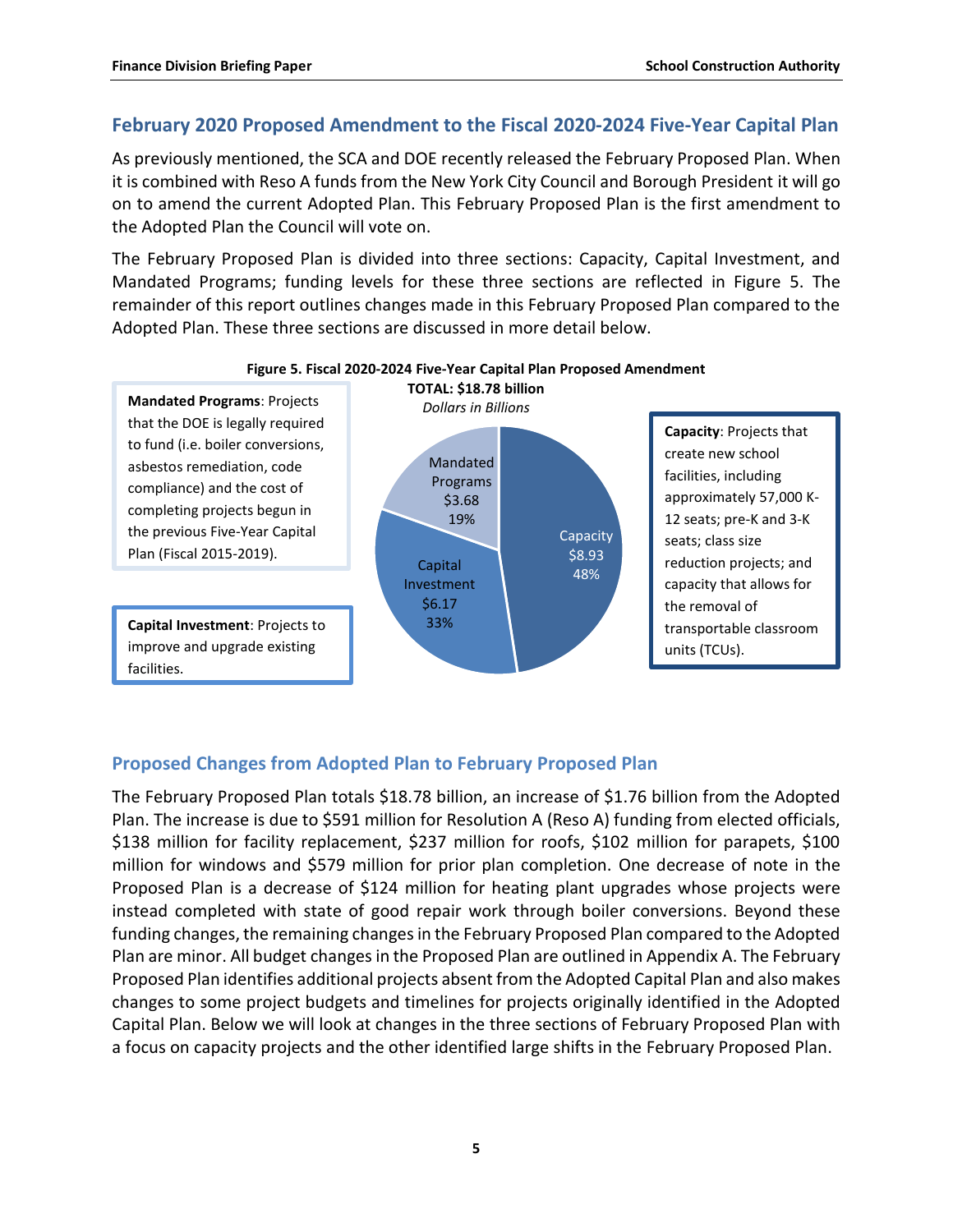# <span id="page-7-0"></span>**Capacity**

Capacity projects total \$8.93 billion, or 48 percent, of the February Proposed Plan and are comprised of five areas: New Capacity, \$7.88 billion; class size reduction, \$150 million; Pre-K and 3-K for All, \$588.9 million; capacity to support removal of TCUs, \$180 million; and facility replacement, \$138.4 million.

The February Proposed Plan provides information on additional capacity projects in process from the previous Fiscal 2015 to Fiscal 2019 Capital Plan. These projects, while not accounted for in the Capacity program section of the February Proposed Plan, will continue adding capacity to the system. Instead these projects are funded through prior plan completion and are discussed under Mandated Programs.

The February Proposed Plan contains varying levels of funding for 89 capacity projects, unchanged from the Adopted Plan. However, 30 sites have been identified in the February Amendment, compared to 18 in the Adopted Plan. It is not possible to know if these projects include new capacity funds and class size reduction funds or just new capacity because class size projects are not clearly defined. No separate tables exist to identify which projects being implemented are for class size reduction even though the narrative text of the plan stresses the focus and importance of these funds to assist in providing capacity to help reduce class size. Class size reduction is discussed at greater length under issues and concerns later in the report.

| February 2020 Proposed Plan<br>Fiscal Year 2020-2024 Capacity Projects in Process, Sited Projects |                                  |                |                             |                               |                                    |  |
|---------------------------------------------------------------------------------------------------|----------------------------------|----------------|-----------------------------|-------------------------------|------------------------------------|--|
| <b>School</b><br><b>District</b>                                                                  | <b>School</b>                    | <b>Borough</b> | <b>Forecast</b><br>Capacity | <b>Design</b><br><b>Start</b> | Actual / Est.<br><b>Completion</b> |  |
| $\overline{2}$                                                                                    | P.S./I.S. @ WESTERN RAILYARDS    | M              | 766                         | Apr-21                        | $Sep-26$                           |  |
| $\overline{2}$                                                                                    | P.S. @ TRINITY PLACE             | M              | 450                         | $May-15$                      | $Sep-22$                           |  |
| $\overline{2}$                                                                                    | P.S. @ HUDSON SQUARE             | M              | 462                         | Apr-20                        | Jun-25                             |  |
| $\overline{7}$                                                                                    | P.S. @ 639 ST ANNS AVENUE        | X              | 572                         | Apr-19                        | $Jul-23$                           |  |
| 8                                                                                                 | P.S. 138 ADDITION                | X              | 542                         | $Sep-19$                      | $Sep-23$                           |  |
| 9                                                                                                 | P.S. @ EDWARD L GRANT HIGHWAY    | $\mathsf{X}$   | 458                         | Aug-19                        | $Sep-23$                           |  |
| 9                                                                                                 | P.S. @ 2075 WEBSTER AVENUE       | X              | 392                         | Jun-19                        | $Sep-23$                           |  |
| 10                                                                                                | <b>JONAS BRONCK ACADEMY</b>      | $\mathsf{X}$   | 389                         | $Mar-19$                      | $Sep-22$                           |  |
| 10                                                                                                | P.S. @ 2355 MORRIS AVENUE        | X              | 476                         | $Sep-19$                      | $Sep-23$                           |  |
| 11                                                                                                | P.S. 87 ADDITION                 | $\mathsf{X}$   | 412                         | Apr-19                        | $May-23$                           |  |
| 11                                                                                                | P.S. 108 ADDITION                | $\mathsf{X}$   | 600                         | Jul-19                        | $Sep-23$                           |  |
| 12                                                                                                | P.S. 195/196 ADDITION            | $\mathsf{X}$   | 608                         | Apr-19                        | $May-23$                           |  |
| 12                                                                                                | P.S. @ 1570 BOONE AVENUE         | X              | 458                         | $Dec-17$                      | $Sep-21$                           |  |
| 13                                                                                                | I.S. 653                         | K              | 812                         | $May-15$                      | $Jun-23$                           |  |
| 13                                                                                                | P.S. @ ALBEE SQUARE WEST         | K              | 332                         | Jul-17                        | $Mar-23$                           |  |
| 15                                                                                                | P.S./H.S. @ SCHERMERHORN STREET  | K              | 382                         | $Mar-18$                      | $Jun-23$                           |  |
| 15                                                                                                | I.S. @ 21-31 & 35 DELEVAN STREET | K              | 646                         | Sep-20                        | <b>Jun-25</b>                      |  |
| 20                                                                                                | I.S. @ 650 86TH STREET           | K              | 550                         | $Jan-22$                      | <b>Jun-26</b>                      |  |
| 21                                                                                                | P.S. 253 ADDITION                | K              | 428                         | $Nov-19$                      | $Sep-23$                           |  |
| 24                                                                                                | P.S. @ 69-02 QUEENS BOULEVARD    | Q              | 476                         | $Jan-19$                      | Jun-24                             |  |
| 25                                                                                                | P.S. 32 ADDITION                 | Q              | 376                         | $Sep-19$                      | $Sep-23$                           |  |
| 25                                                                                                | P.S. 169 ADDITION                | Q              | 643                         | $Sep-18$                      | $Jun-23$                           |  |
| 26                                                                                                | P.S. 26 ADDITION                 | Q              | 458                         | $Nov-19$                      | $Sep-24$                           |  |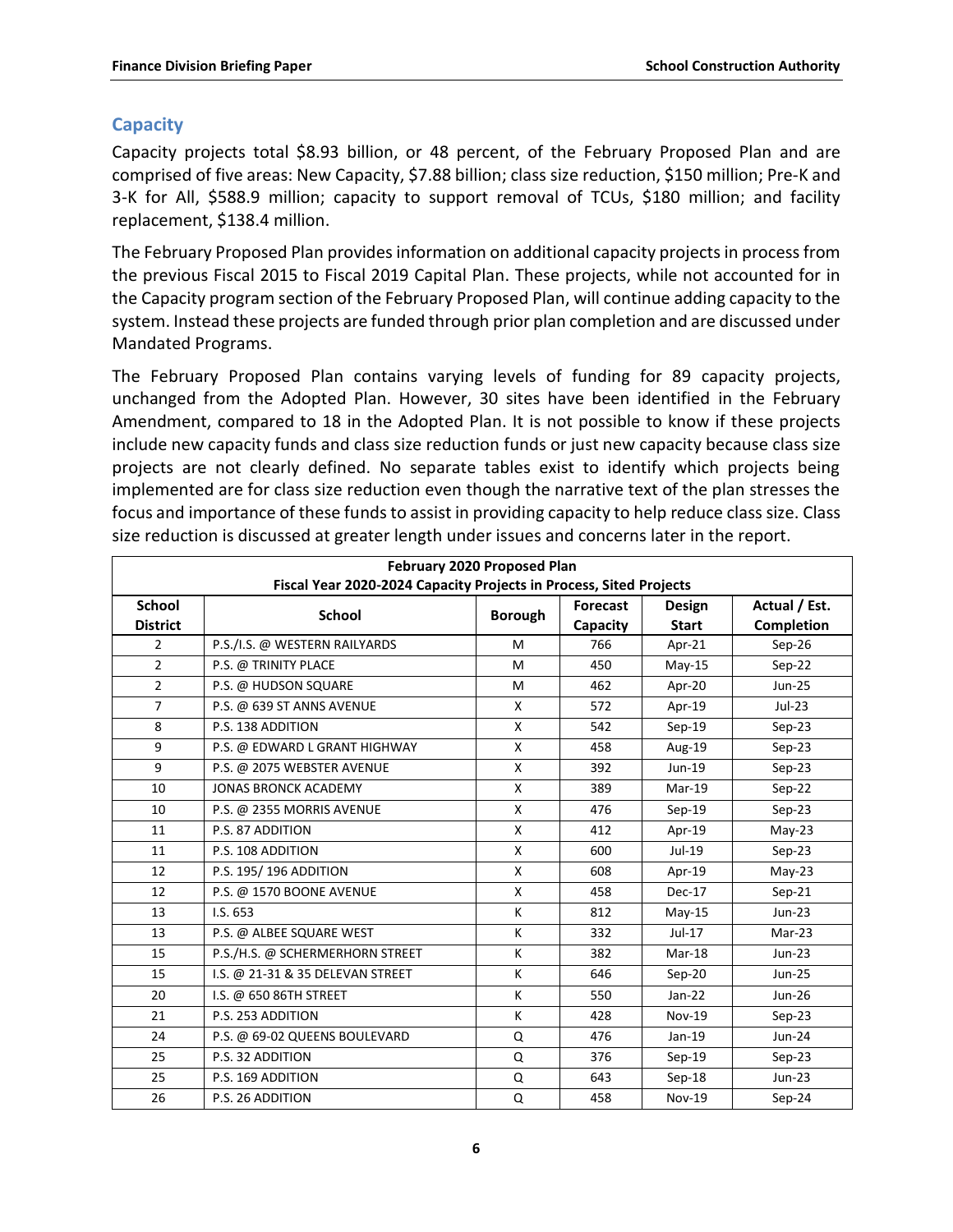| <b>School</b><br><b>District</b> | School                          | <b>Borough</b> | Forecast<br>Capacity | <b>Design</b><br><b>Start</b> | Actual / Est.<br>Completion |
|----------------------------------|---------------------------------|----------------|----------------------|-------------------------------|-----------------------------|
| 26                               | P.S. 41 ADDITION                | Q              | 488                  | Feb-19                        | $Sep-23$                    |
| 26                               | P.S. 46 ADDITION                | Q              | 440                  | $Sep-18$                      | Sep-22                      |
| 30                               | P.S. @ PARCEL C                 | Q              | 572                  | $Dec-16$                      | $Mav-24$                    |
| 30                               | P.S. 85 ANNEX                   | Q              | 476                  | $Jun-19$                      | $Sep-23$                    |
| 30                               | I.S. @ 44-59 45 AVENUE          | Q              | 536                  | Mar-21                        | <b>Jun-25</b>               |
| 31                               | P.S. 5 ADDITION                 | R              | 334                  | $Jan-20$                      | Apr-24                      |
| 78Q                              | H.S. @ 51-30 NORTHERN BOULEVARD | Q              | 3,079                | $Jun-18$                      | $Sep-23$                    |

*\*Continuation from previous page*

The February Proposed Plan includes four Pre-kindergarten (Pre-K) center projects, compared to three in the Adopted Plan. All four projects are sited and provide a total capacity of 684 projected seats. It also includes sixteen 3-K center projects, compared to four in the Adopted Plan, in addition, the number of sited projects increases from one to ten when compared to the Adopted Plan. These sixteen sites will provide a total capacity of 2,235 projected seats. Identify what is new

| February 2020 Proposed Plan<br>Pre-K Projects in Process, Sited Projects                                                                             |                                                                        |   |     |           |          |  |  |
|------------------------------------------------------------------------------------------------------------------------------------------------------|------------------------------------------------------------------------|---|-----|-----------|----------|--|--|
| Actual / Est.<br><b>School</b><br><b>Design</b><br>Forecast<br>School<br><b>Borough</b><br>Completion<br><b>District</b><br><b>Start</b><br>Capacity |                                                                        |   |     |           |          |  |  |
| 15                                                                                                                                                   | PRE-K CENTER @ 168 8TH STREET                                          | к | 180 | $Dec-17$  | $Sep-21$ |  |  |
| 20                                                                                                                                                   | PRE-K CENTER @ 412 63RD STREET                                         | к | 90  | $Nov-16$  | $Sep-23$ |  |  |
| 24                                                                                                                                                   | PRE-K CENTER @ 37-55 104 STREET*                                       | Q | 108 | Aug- $18$ | $Jul-23$ |  |  |
| 24                                                                                                                                                   | PRE-K CENTER @ 47-01 111TH STREET<br>306<br>$Sep-21$<br>Aug- $16$<br>Q |   |     |           |          |  |  |
|                                                                                                                                                      | *New Project                                                           |   |     |           |          |  |  |

| <b>February 2020 Proposed Plan</b><br>3-K Projects in Process, Sited Projects |                                             |                |                             |                               |                             |  |
|-------------------------------------------------------------------------------|---------------------------------------------|----------------|-----------------------------|-------------------------------|-----------------------------|--|
| <b>School</b><br><b>District</b>                                              | <b>School</b>                               | <b>Borough</b> | <b>Forecast</b><br>Capacity | <b>Design</b><br><b>Start</b> | Actual / Est.<br>Completion |  |
| 12                                                                            | 3K CENTER @ 1224 PROSPECT AVENUE*           | X              | 75                          | $Mar-19$                      | Sep-20                      |  |
| 27                                                                            | 3K CENTER @ 185 BEACH 99TH STREET*          | Q              | 120                         | Jun-19                        | $Sep-21$                    |  |
| 29                                                                            | 3K CENTER @ 207-01 JAMAICA AVENUE*          | Q              | 165                         | Aug-18                        | $Sep-20$                    |  |
| 31                                                                            | 3K CENTER @ 1390 RICHMOND TERRACE*          | R              | 150                         | $Sep-18$                      | $Sep-21$                    |  |
| 31                                                                            | 3K CENTER @ 2040 FOREST AVENUE              | R              | 150                         | $Jul-18$                      | Sep-20                      |  |
| 31                                                                            | 3K CENTER @ 2389 RICHMOND AVENUE*           | $\mathsf{R}$   | 90                          | $Sep-18$                      | $Sep-20$                    |  |
| 31                                                                            | 3K CENTER @ 1275 WOODROW ROAD*              | R              | 75                          | $Jul-18$                      | Sep-20                      |  |
| 31                                                                            | 3K CENTER @ 365 BAY STREET                  | R              | 120                         | Oct-18                        | $Sep-21$                    |  |
| 31                                                                            | 3K CENTER @ 1800 RICHMOND TERRACE*          | R              | 90                          | $Mar-19$                      | Sep-20                      |  |
| 31                                                                            | 3K CENTER @ 375 TOMPKINS AVENUE             | R              | 255                         | $Mar-19$                      | $Sep-20$                    |  |
|                                                                               | 3-K Projects in Process, Non-Sited Projects |                |                             |                               |                             |  |
| $\overline{7}$                                                                | 3K CENTER @ EAST 162ND STREET*              | x              | 150                         | $Mar-19$                      | $Sep-20$                    |  |
| 9                                                                             | 3K CENTER @ PLIMPTON AVENUE                 | X              | 90                          | <b>Nov-18</b>                 | $Sep-21$                    |  |
| 24                                                                            | 3K CENTER @ BROADWAY*                       | Q              | 90                          | Apr-19                        | Sep-20                      |  |
| 29                                                                            | 3K CENTER @ SPRINGFIELD BOULEVARD*          | Q              | 60                          | Apr-19                        | $Sep-20$                    |  |
| 31                                                                            | 3K CENTER @ HYLAN BOULEVARD                 | R              | 450                         | $Jan-19$                      | $Sep-21$                    |  |
| 31                                                                            | 3K CENTER @ WEST STREET                     | R              | 105                         | $May-19$                      | $Sep-21$                    |  |
| *New Project                                                                  |                                             |                |                             |                               |                             |  |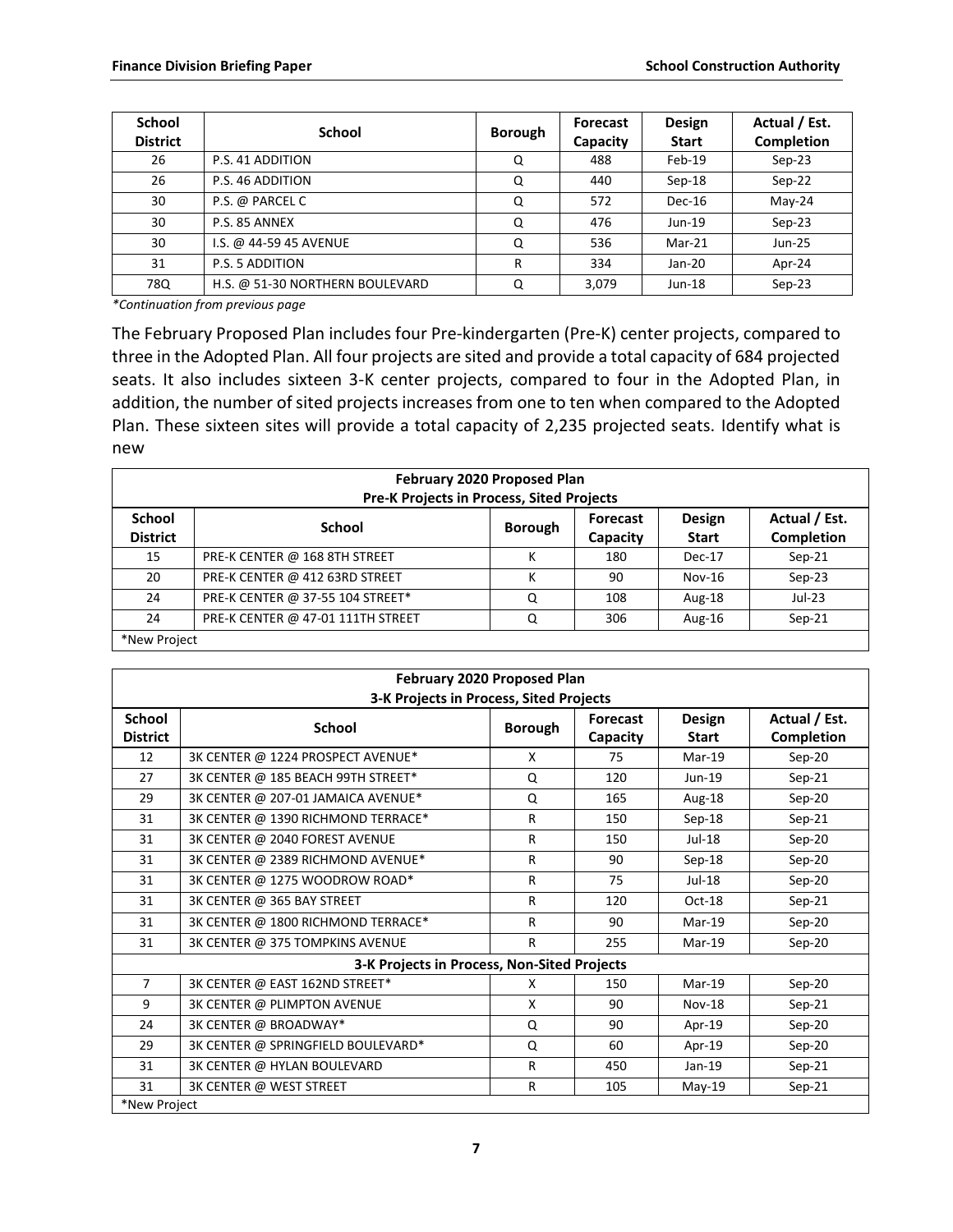Lastly, included are two replacement projects and one project for capacity supporting TCU removal project. All three projects are new since the Adopted Plan and are sited. The replacement projects do not add capacity and the capacity supporting TCU removal project will add 158 seats. The replacement sites were both chosen because the current schools buildings were determined to be unworkable and a new building at the same locations was the best path forward for the school.

| February 2020 Proposed Plan<br><b>Replacement Projects, Sited Projects</b> |                                                                                                                         |   |             |          |          |  |  |  |
|----------------------------------------------------------------------------|-------------------------------------------------------------------------------------------------------------------------|---|-------------|----------|----------|--|--|--|
| <b>School</b><br><b>District</b>                                           | Actual / Est.<br><b>Design</b><br>Forecast<br><b>School</b><br><b>Borough</b><br>Completion<br><b>Start</b><br>Capacity |   |             |          |          |  |  |  |
| 9                                                                          | P.S. 163                                                                                                                | Χ | Replacement | $Jun-19$ | $Sep-23$ |  |  |  |
| 27                                                                         | P.S. 47                                                                                                                 | Q | Replacement | $Nov-19$ | Sep-22   |  |  |  |
| <b>Capacity Supporting TCU Removal Projects, Sited Projects</b>            |                                                                                                                         |   |             |          |          |  |  |  |
| 27                                                                         | P.S. 96 ADDITION                                                                                                        | Q | 158         | Jan-20   | $Sep-23$ |  |  |  |

## <span id="page-9-0"></span>**Capital Investment**

The Capital Investment program totals \$6.17 billion, or 33 percent, of the February Proposed Plan and is composed of the Capital Improvement Program (CIP), School Enhancement Projects, and Reso A projects. The Capital Investment section contains 56 percent of the changed in the February Proposed Plan with the largest changes being \$591 million for (Reso A) funding from elected officials, \$237 million for roofs, \$102 million for parapets, \$100 million for windows, and a decrease of \$124 million for heating plant upgrades.

CIP Projects compose total \$3.09 billion, or 16 percent, of the February Proposed Plan and comprise exterior projects that most work to prevent water infiltration of building which is the SCA sees as the single largest cause to the deterioration of facilities, interior work, TCU removal and athletic field upgrades.

Projects are identified for inclusion for exterior water prevention work if any of the four major components were in "poor" or "fair to poor" condition. The four major components are roofs, parapets, windows and masonry. These exteriors projects total \$2.28 billion in the February Proposed Plan. If exterior work is done on one of these major components, other components with similar or "fair" condition are also included in the project scope. Conditions are determined through the Building Condition Assessment Surveys (BCAS) survey. For the major areas of change in exterior projects all experienced some degree of cost estimate changes but also had additional projects identified including roofs which grew to 68 projects up from 27, parapets grew to 85 projects up from 33, and windows grew to 33 projects up from 10.

Interior projects make up \$542.5 million of the February Proposed Plan and have minor changes for the large part and a reduction in heating plant upgrades because projects were completed during boiler conversions. TCU removal and athletic field upgrades saw no change in the February Proposed Plan staying at \$50 million and \$100 million respectively.

School Enhancement Projects total \$2.49 billion, or 13 percent, of the February Proposed Plan and are divided into two categories Facility Enhancements and Technology. Facility enhancements, totaling \$1.74 billion, have seen very little change in the February Proposed Plan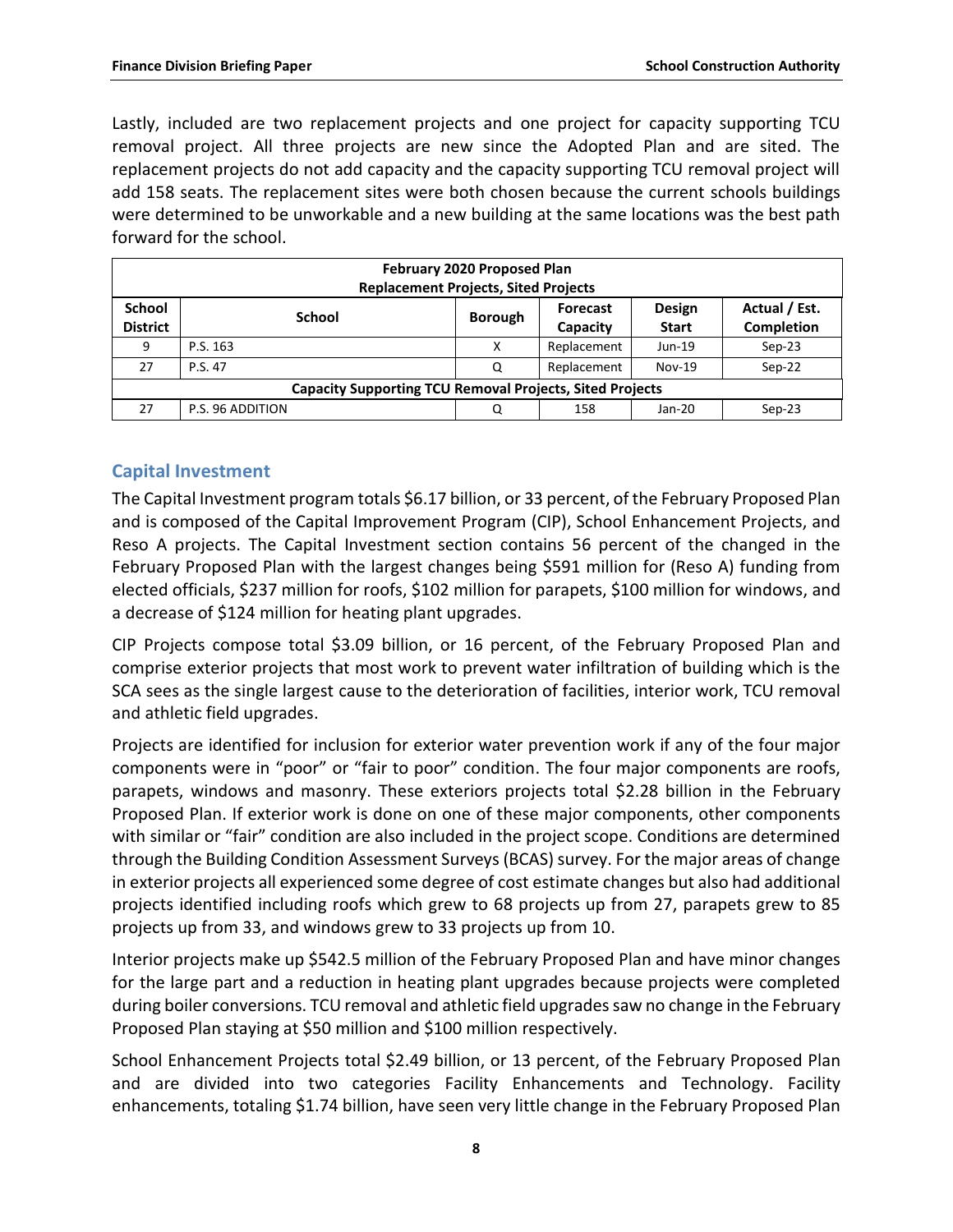with the four largest areas accessibility projects, air conditioning initiative, facility restructuring and safety and security all seeing no change. Technology remains at \$750 million and has no change to its constituent areas that include high-capacity bandwidth work, wireless platforms, voice modernization and electrification work.

#### <span id="page-10-0"></span>**Mandated Programs**

Mandated programs total \$3.67 billion, or 20 percent, of the February Proposed Plan and is comprised of the areas in the table below. All but two areas, prior plan completion and "emergency, unspecified, & miscellaneous" are at the same exact funding level from the Adopted Plan.

| <b>Mandated Programs</b>                |                               |  |  |  |
|-----------------------------------------|-------------------------------|--|--|--|
| <b>Mandated Program Area</b>            | <b>February Proposed Plan</b> |  |  |  |
| <b>Boiler Conversions</b>               | \$650,000                     |  |  |  |
| Asbestos Remediation                    | 200,000                       |  |  |  |
| Lead Paint Removal                      | 10,000                        |  |  |  |
| <b>Emergency Lighting</b>               | 35,000                        |  |  |  |
| Code Compliance                         | 125,000                       |  |  |  |
| <b>Building Condition Surveys</b>       | 100,000                       |  |  |  |
| Wrap Up Insurance                       | 900,000                       |  |  |  |
| Prior Plan Completion                   | 1,079,300                     |  |  |  |
| Emergency, Unspecified, & Miscellaneous | 575,000                       |  |  |  |
| TOTAL                                   | \$3,674,300                   |  |  |  |

*(Dollars in Thousands)*

The emergency, unspecified, & miscellaneous program area is a lump sum provided for in law to allow for flexibility by the SCA and DOE and it comprises three percent of the plan, under the five percent limit set by law. Spending in the area grew \$25 million since the Adopted Plan.

Prior plan completion was one of the major areas of change in the February Proposed Plan, increasing from \$500 million in the Adopted Plan to \$1.08 billion currently or more than doubling. This accounts for 33 percent of the growth in the February Proposed Plan. Prior plan completion provides funding for construction contracts that were obligated during the previous five-year plan. While the February Proposed Plan does not provide any reasons for these large increases, the SCA did provide a list of 1,777 projects currently wrapping up completion. The Council will work with the SCA to better determine how prior plan completion projects can be more transparently accounted for in future proposed plans and to request an enumeration of projects that account for increases in prior plan completion spending as well completion dates for these projects.

The Plan provides information on additional capacity projects in process from the previous Fiscal 2015 to Fiscal 2019 Capital Plan. As of February 2020, 33 school construction projects are in progress. This is down from 47 when compared to the Adopted Plan as 13 projects that were slated to open by September 2019 have done so, and one project was moved into capacity projects for the current 2020 - 2024 Capital Plan because the project had not yet been awarded. This shifted project is in School District 26 on 54<sup>th</sup> Avenue and is slated for 572 seats. The 33 sites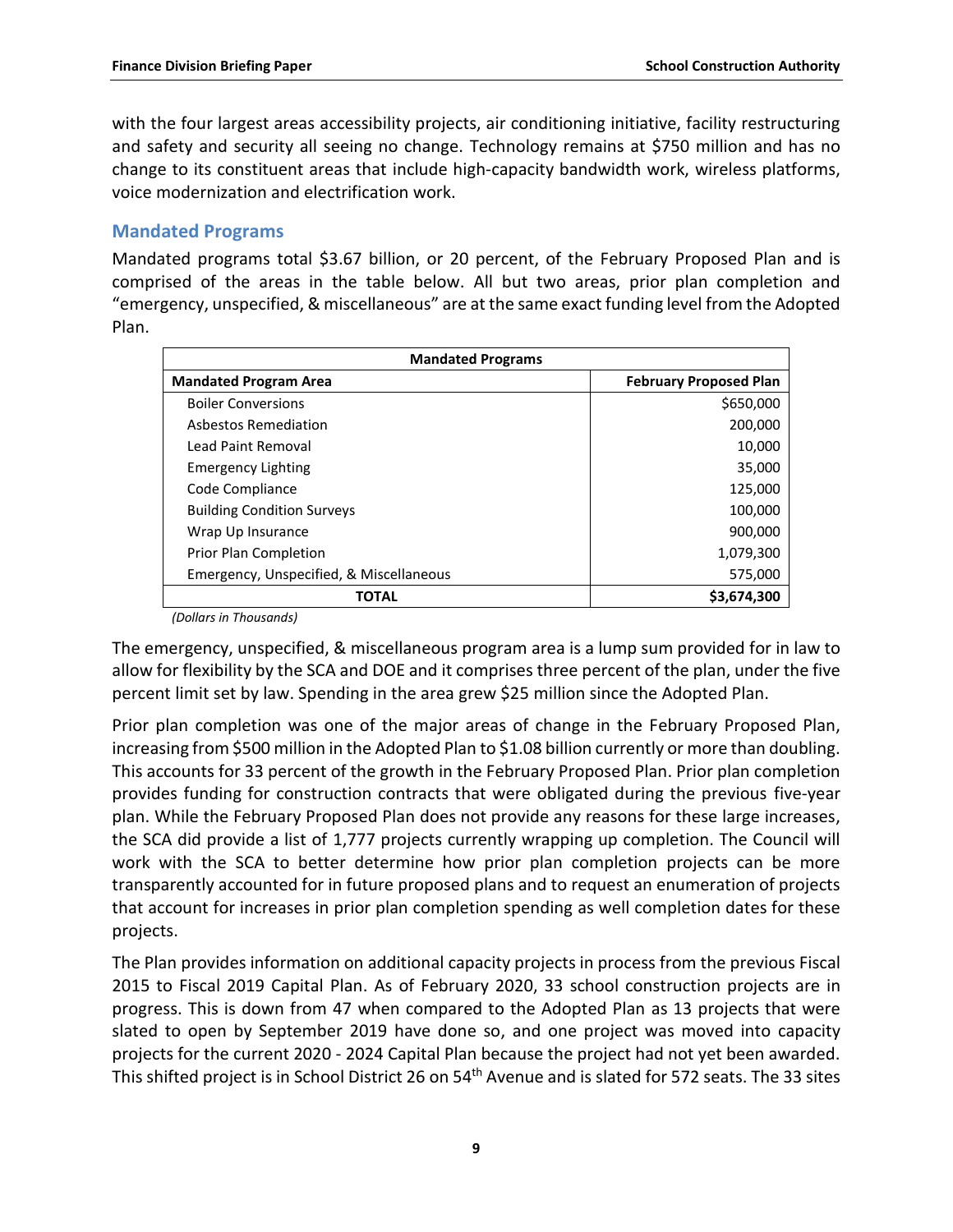in progress are projected to open 16,324 seats, and the 13 remaining sites that opened by September 2019 had a total a projected 3,592 seats.

| February 2020 Proposed Plan<br>Fiscal Year 2015-2019 Capacity Projects in Process |                                           |                         |                                    |                           |  |  |
|-----------------------------------------------------------------------------------|-------------------------------------------|-------------------------|------------------------------------|---------------------------|--|--|
| <b>School</b><br><b>District</b>                                                  | <b>School</b>                             | <b>Borough</b>          | <b>Address</b>                     | Projected<br><b>Seats</b> |  |  |
| 11                                                                                | P.S. 19 ADDITION                          | X                       | 4318 KATONAH AVENUE                | 400                       |  |  |
| 15                                                                                | P.S. 32 ADDITION                          | К                       | 317 HOYT STREET                    | 436                       |  |  |
| 19                                                                                | P.S./I.S. @ 3269 ATLANTIC AVENUE          | К                       | 3269 ATLANTIC AVENUE               | 1,000                     |  |  |
| 20                                                                                | P.S. 746                                  | K                       | 270 59TH STREET                    | 976                       |  |  |
| 20                                                                                | PK/3K CENTER @ 21 BAY 11TH STREET         | K                       | 21 BAY11TH STREET                  | 45                        |  |  |
| 24                                                                                | P.S. 128 ADDITION                         | Q                       | 69-10 65TH DRIVE                   | 440                       |  |  |
| 24                                                                                | P.S. 143 ADDITION                         | Q                       | 34-74 113TH STREET                 | 980                       |  |  |
| 25                                                                                | P.S. 129 ADDITION                         | Q                       | <b>128-02 7TH AVENUE</b>           | 548                       |  |  |
| 26                                                                                | P.S. @ 56-10 214 STREET                   | Q                       | 56-10 214 STREET                   | 292                       |  |  |
| 75                                                                                | <b>P.S. 256 ANNEX</b>                     | Q                       | 445 BEACH 135 STREET               | 132                       |  |  |
| 75                                                                                | D75 REPLACEMENT @ 15 FAIRFIELD STREET     | R                       | <b>15 FAIRFIELD STREET</b>         | 192                       |  |  |
|                                                                                   | <b>TOTAL SEATS OPENING SEPTEMBER 2020</b> |                         |                                    | 5,441                     |  |  |
|                                                                                   |                                           |                         |                                    |                           |  |  |
| 10                                                                                | P.S. 33 ANNEX                             | X                       | 2424 JEROME AVENUE                 | 388                       |  |  |
| 10                                                                                | P.S. 340 ANNEX                            | $\overline{\mathsf{x}}$ | 25 WEST 195TH STREET               | 296                       |  |  |
| 11                                                                                | P.S. 97 ADDITION                          | X                       | 1375 MACE AVENUE                   | 548                       |  |  |
| 15                                                                                | P.S. @ 4513 8TH AVENUE                    | К                       | 4513 8TH AVENUE                    | 328                       |  |  |
| 15                                                                                | P.S. @ 836-841 5TH AVENUE                 | К                       | 836-841 5TH AVENUE                 | 404                       |  |  |
| 20                                                                                | P.S. 127 ADDITION                         | К                       | 7805 7TH AVENUE                    | 364                       |  |  |
| 21                                                                                | P.S. 97 ADDITION                          | К                       | 1855 STILLWELL AVENUE              | 468                       |  |  |
| 22                                                                                | P.S. 254 ADDITION                         | K                       | 1801 AVENUE Y                      | 416                       |  |  |
| 24                                                                                | I.S. 419                                  | Q                       | 111-10 ASTORIA<br><b>BOULEVARD</b> | 646                       |  |  |
| 28                                                                                | P.S. 196 ADDITION                         | Q                       | 71-25 113 STREET                   | 250                       |  |  |
| 29                                                                                | P.S. 131 ADDITION                         | Q                       | 170-45 84TH AVENUE                 | 384                       |  |  |
| 30                                                                                | P.S. 2 ADDITION                           | Q                       | 75-10 21 AVENUE                    | 180                       |  |  |
| 30                                                                                | P.S. @ PARCEL F                           | Q                       | 1-35 57TH AVENUE                   | 612                       |  |  |
| 75                                                                                | I.S./H.S. @ 715 OCEAN TERRACE             | R                       | 715 OCEAN TERRACE                  | 456                       |  |  |
| <b>78K</b>                                                                        | EAST NEW YORK FAMILY ACADEMY              | K                       | 2057 LINDEN BLVD                   | 602                       |  |  |
| 78Q                                                                               | <b>ACADEMY OF AMERICAN STUDIES</b>        | Q                       | 40-11 28 STREET                    | 969                       |  |  |
| 78Q                                                                               | <b>FRANCIS LEWIS HS ANNEX</b>             | Q                       | 58-20 UTOPIA PARKWAY               | 555                       |  |  |
|                                                                                   | <b>TOTAL SEATS OPENING SEPTEMBER 2021</b> |                         |                                    | 7,866                     |  |  |
|                                                                                   |                                           |                         |                                    |                           |  |  |
| 15                                                                                | P.S. @ 4302 4TH AVENUE                    | Κ                       | 4302 4TH AVENUE                    | 332                       |  |  |
| 28                                                                                | P.S. 206 ADDITION                         | Q                       | 61-21 97TH PLACE                   | 392                       |  |  |
| 30                                                                                | I.S. @ 47-10 BARNETT AVENUE               | Q                       | 47-10 BARNETT AVENUE               | 725                       |  |  |
| 31                                                                                | P.S. @ 357 TARGEE STREET                  | R                       | <b>357 TARGEE STREET</b>           | 773                       |  |  |
| 78Q                                                                               | <b>CARDOZO HS ANNEX</b>                   | Q                       | 57-00 223 STREET                   | 795                       |  |  |
|                                                                                   | <b>TOTAL SEATS OPENING SEPTEMBER 2022</b> |                         |                                    | 3,017                     |  |  |

# <span id="page-11-0"></span>**Council Priorities, Issues, and Concerns**

The Council has always advocated for more transparency and details in the SCA plan and a clearer detailed process on seat need calculations and how they impact the plan. The February Proposed Plan does little to address these issues.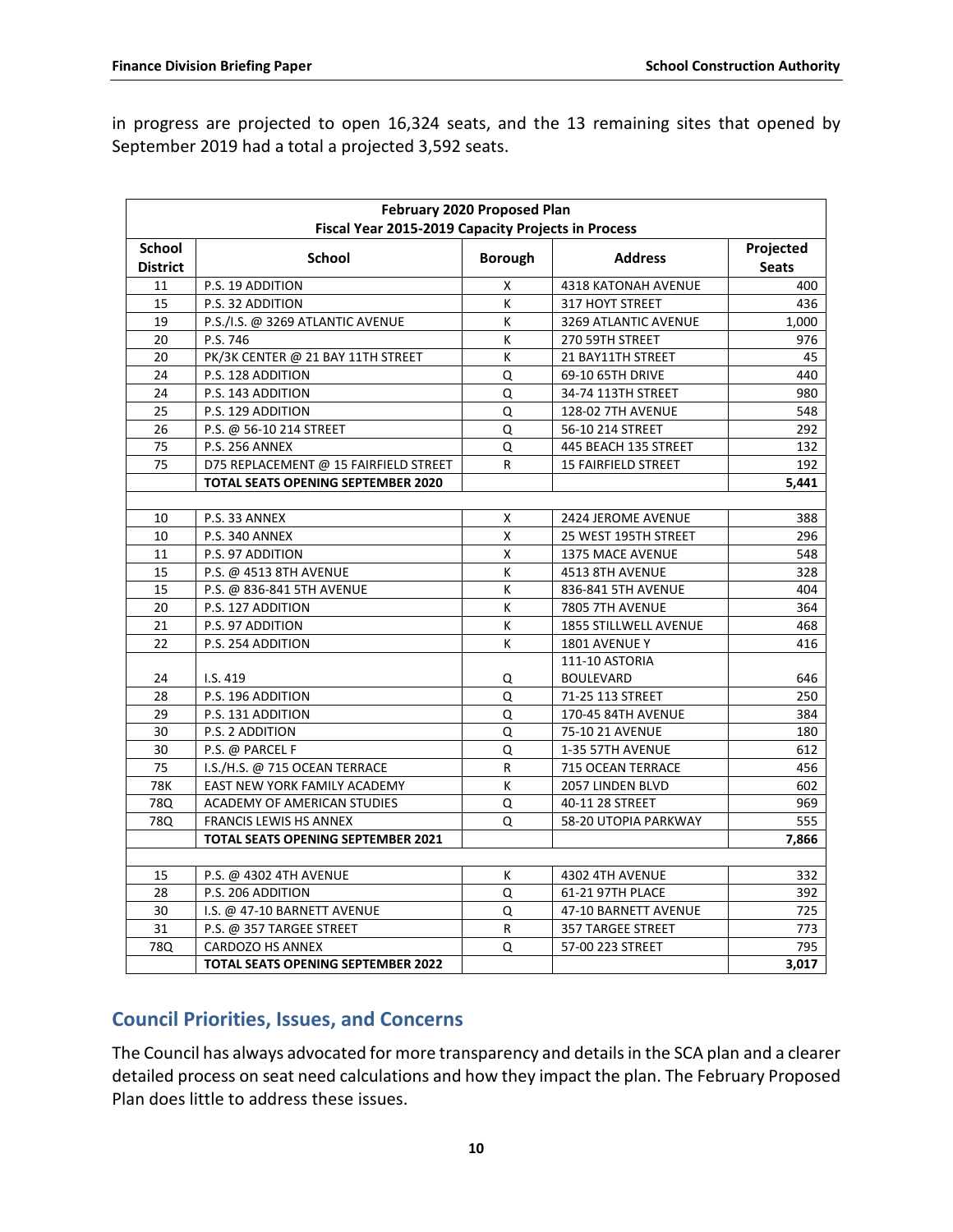#### *Calculating Identified Seat Need*

In 2018 the Council passed Local Law 167 which required the DOE to post online the process, data and criteria used by the department and the SCA to calculate the number of seats needed to be built to meet future enrollment needs. The presentation of a Proposed Five-Year Capital Plan and the requisite Local law 167 documents, posted online in an effort to comply with the law, still do not provide a clear explanation, reasoning, or overarching methodology as to how seat change is calculated and its effects on the overall plan. The documents uploaded by the SCA do not make the final link between data and identified seat need, which seems to continue to exist in a vacuum. What would be more helpful is for the SCA to identify every time seat need is changed in the plan, the exact metrics and numbers associated with that change that result in identified seat need movements at the sub-district level.

Another issue within seat need is that no methodology is given to explain the process by which SCA determines in which sub-districts to prioritize funding projects. As an example, School Districts 11, with an identified need of 3,136 seats, and 13, with an identified need of 1,620 seats, both have two subdistricts, one with 100 percent of the seat need funded or in process and another sub-district with some portion of the seats in process. This is a sharp difference from School District 27 and 28 who have at least two subdistricts and an average seat needs of 2,334 and yet have zero seats completed or in process.

#### *Class Size Reduction*

The Council recently held a hearing on February 28 to discuss class size reduction. Class size reduction has always been a major priority of the Council and advocates across the education spectrum. During the hearing a wide breath of unions, advocates, parents, students, and Administration officials all testified to the need for smaller classes and the disruption large class size brings. There was uniform agreement on the benefits of smaller class sizes for both teachers and their students. The Administration's past remarks and those during the testimony provided outlined support for class size reduction. The SCA's plan itself, as laid out on page 23 of the February Proposed Plan, states:

The Class Size Reduction Program recognizes the need for targeted investments to build additions or new buildings near school buildings that would significantly benefit from additionally capacity and further promote quality and equality among our schools.

Yet, no separate tables exist to identify which projects being implemented are for class size reduction or if any are in progress or what district will be prioritized. This is in comparison to the three projects completed in the prior 2014-2019 capital plan. While there is \$150 million in the February Proposed Plan for class size reduction, this represents less than one percent of the plan. This is \$42.1 million less than the \$192.1 million spent in the 2014-2019 capital plan and \$350 million less than the \$500 million target set when this program was added to the 2014-2019 capital plan.

### *Blue Book Working Group*

One area of promised but failed progress on transparency was the formation of a Blue Book Working Group (BBWG), shortly after Mayor de Blasio and former Chancellor Fariña took office in 2014. The BBWG's role was to review and propose recommendations to make the Blue Book more "transparent, accurate, and easy-to-understand." The DOE adopted initial BBWG proposals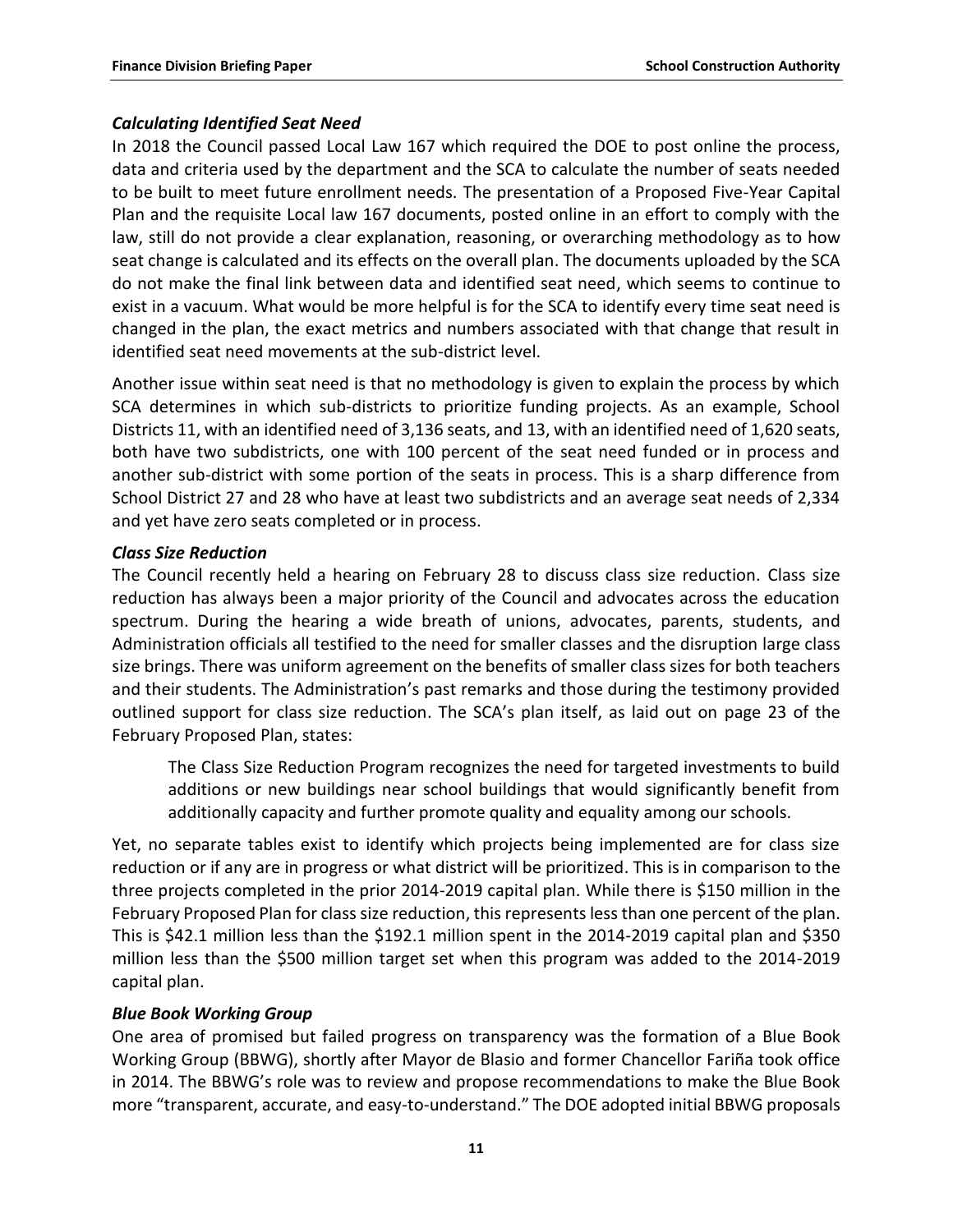in 2014, but did not adopt all of the later recommendations released in July 2015, including a key recommendation to lower class-size targets. Instead, the DOE promised to study the BBWG's five other recommendations. The BBWG recommendations on class size related to the Blue Book "target" methodology, which is used to calculate capacity for each instructional room by using a target class size that varies by grade level. The BBWG recommended using the class size standards set forth in the City's Five-Year Class Size Reduction Plan, required under the Contracts for Excellence legislation and approved by the State in 2007, in calculating Blue Book maximum target capacity. However, the Blue Book continues to use a target class size of 28 for grades 4 to 8, and a class size of 30 for grades 9 to 12. Not only are these target class sizes for grades 4 to 12 higher than class sizes specified in the state-approved C4E five-year class size reduction plan, they are higher than current average class sizes. For that reason, advocates maintain that the Blue Book's school capacity numbers are inflated, and utilization rates do not accurately reflect overcrowding. Further, use of current Blue Book data in DOE/SCA standards for constructing new capacity means the City is building new schools to contain class sizes larger than current levels in grades 4 to 12.

#### *Capital Needs Related to Early Childhood Education*

Recently DOE took over the management of ACS's EarlyLearn centers which provide free or lowcost programs for families that qualify. These programs provide early care and education for children from birth to two years old, year round, for up to ten hours a day. Nowhere within the February Proposed Plan are these sites mentioned with regards to increased scope of work for repairs, technology, and facility replacement or as part of "Early Education Initiatives" within the February Proposed Plan.

Lastly, a reoccurring issue is that on October 31, 2018, the Council outlined its vision for the DOE Fiscal 2020-2024 Five-Year Capital Plan in a letter to the Mayor, DOE, and SCA. The vision consisted of five major recommendations, outlined briefly below and discussed in detail in the Fiscal 2020 Preliminary report of the Finance Division for this committee. The February Proposed Plan has continued to not incorporate the Council's major recommendations with regards to implementing the key recommendations of *Planning to Learn*, holistically assessing and funding essential school components, and providing the Five-Year Capital Plan and related documents in a more transparent format to the Council and school communities.

- 1. Implement the recommendations of the Council's March 2018 report, *Planning to Learn: The School Building Challenge*.
- 2. Reset baseline expectations for safe and supportive learning environments
- 3. Adopt a more rigorous focus on efficiency and innovation.
- 4. Revise the presentation of the Five-Year Capital Plan and increase transparency.
- 5. Renew collaboration with the Council.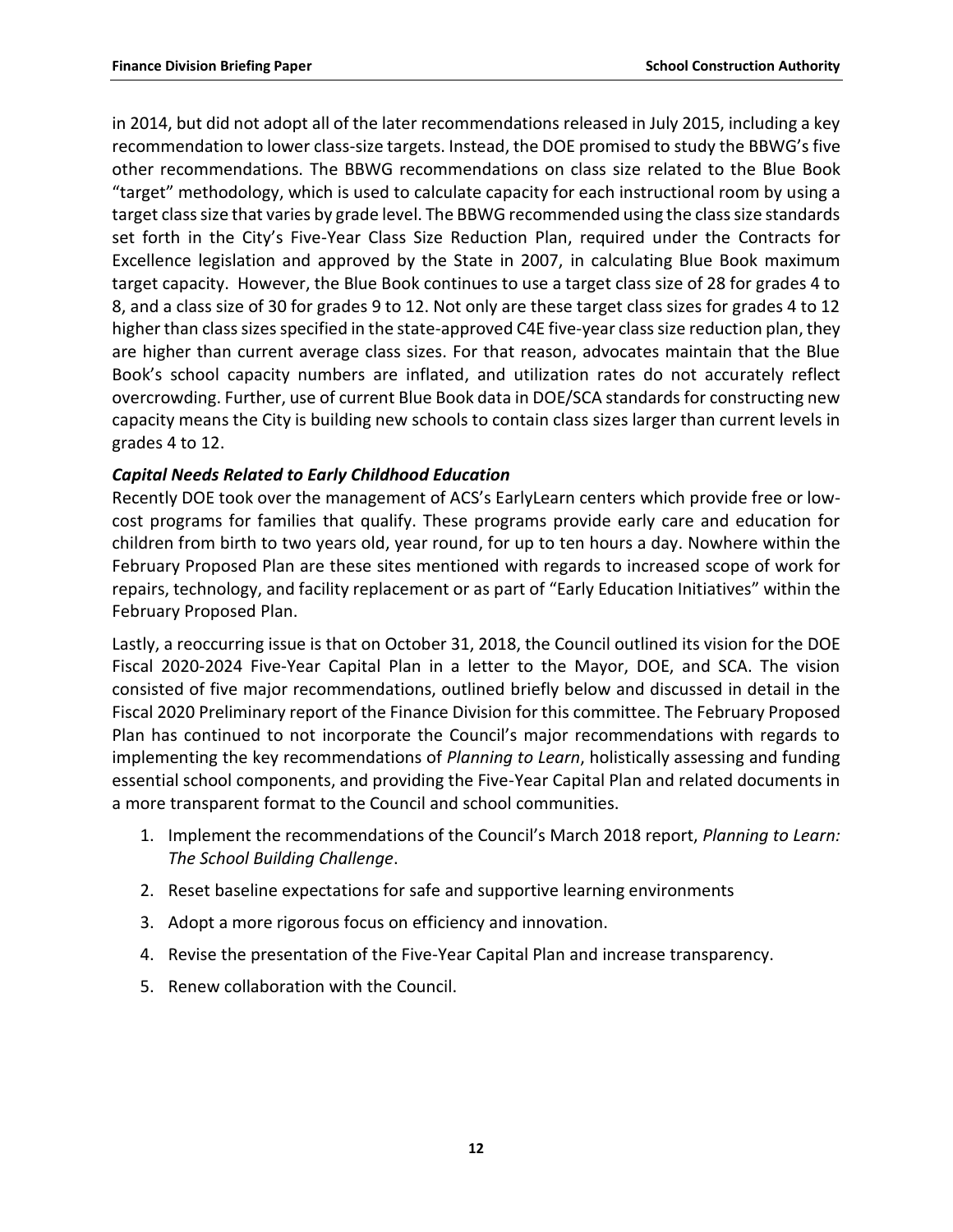# <span id="page-14-0"></span>**Appendices**

# <span id="page-14-1"></span>**A. Adopted 2020-2024 Capital Plan vs. February Proposed Fiscal 2020-2024 Capital**

# **Plan Amendment**

|                                                     | Adopted             | February<br>Proposed |                |             |
|-----------------------------------------------------|---------------------|----------------------|----------------|-------------|
| <b>Dollars in Thousands</b>                         | <b>FY20-24 Plan</b> | <b>FY20-24 Plan</b>  | Difference*    | % Change    |
| Capacity                                            | \$8,761,000         | \$8,932,900          | \$171,900      | 2%          |
| New Capacity                                        | \$7,881,000         | \$7,875,600          | ( \$5,400)     | 0%          |
| Pre-K for All                                       | 550,000             | 588,900              | 38,900         | 7%          |
| <b>Class Size Reduction</b>                         | 150,000             | 150,000              | 0              | 0%          |
| Capacity to Support Removal of TCUs                 | 180,000             | 180,000              | $\overline{0}$ | 0%          |
| <b>Facility Replacement</b>                         | 0                   | 138,400              | 138,400        | n/a         |
| <b>Capital Investment</b>                           | \$5,180,200         | 6,168,500            | \$988,300      | 19%         |
| Reso A                                              | \$1,000             | \$591,700            | \$590,700      | 59,070%     |
| City Council (CC)                                   | 0                   | 420,600              | 420,600        | n/a         |
| <b>Borough President</b>                            | 1,000               | 163,620              | 162,620        | 16,262%     |
| Mayor/CC                                            | 0                   | 7,460                | 7,460          | n/a         |
| Capital Improvement Program                         | 2,757,700           | 3,089,000            | 331,300        | 12%         |
| <b>Exteriors</b>                                    | 1,856,400           | 2,284,300            | 427,900        | 23%         |
| <b>Flood Elimination</b>                            | 226,600             | 280,800              | 54,200         | 24%         |
| <b>Reinforcing Support Elements</b>                 | 20,500              | 20,200               | (300)          | (1%)        |
| Reinforcing Cinder Concrete Slabs                   | 0                   | 1,000                | 1,000          |             |
| Roofs                                               | 234,900             | 471,700              | 236,800        | n/a<br>101% |
| Parapets                                            | 252,100             | 354,500              | 102,400        | 41%         |
| <b>Exterior Masonry</b>                             | 902,800             | 836,500              | (66, 300)      | (7%)        |
| Windows                                             | 219,500             | 319,600              | 100,100        | 46%         |
| Interiors                                           | 656,500             |                      |                | (17%)       |
|                                                     |                     | 542,500              | (114,000)      |             |
| Low-Voltage Electrical System                       | 80,000              | 92,800               | 12,800         | 16%         |
| <b>Interior Spaces</b>                              | 27,300              | 23,600               | (3,700)        | (14%)       |
| Kitchen Areas                                       | 25,000              | 25,000               | 0              | 0%          |
| Climate Control (excludes mandated)                 | 0                   | 50,000               | 50,000         | n/a         |
| Elevators & Escalators                              | 50,000              | 50,000               | 0              | 0%          |
| Floor                                               | 27,300              | 21,900               | (5,400)        | $-20%$      |
| Electrical System (excludes facility restructuring) | 0                   | 10,200               | 10,200         | n/a         |
| Lighting Fixtures (excludes mandated)               | $\overline{0}$      | 300                  | 300            | n/a         |
| <b>Heating Plant Upgrade</b>                        | 414,800             | 290,600              | (124, 200)     | $-30%$      |
| Safety Systems                                      | 32,100              | 28,100               | (4,000)        | $-12%$      |
| Other                                               | 94,800              | 112,200              | 17,400         | 18%         |
| TCU Removal/Playground Redevelopment                | 50,000              | 50,000               | 0              | 0%          |
| <b>Athletic Field Upgrades</b>                      | 100,000             | 100,000              | $\mathbf{0}$   | 0%          |
| <b>School Enhancement Projects</b>                  | 2,421,500           | 2,487,800            | 66,300         | 3%          |
| <b>Facility Enhancements</b>                        | 1,671,500           | 1,737,800            | 66,300         | 4%          |
| <b>Facility Restructuring</b>                       | 287,500             | 287,500              | U              | 0%          |
| Universal Physical Education Initiative             | 25,000              | 46,300               | 21,300         | 85%         |
| Air Conditioning Initiative                         | 284,000             | 284,000              | 0              | 0%          |
| Safety & Security                                   | 200,000             | 200,000              | $\pmb{0}$      | 0%          |
| <b>Science Lab Upgrades</b>                         | 50,000              | 50,000               | 0              | 0%          |
| Accessibility                                       | 750,000             | 750,000              | 0              | 0%          |
| <b>Physical Fitness Upgrades</b>                    | 25,000              | 51,600               | 26,600         | 106%        |
| Library Upgrades                                    | 0                   | 1,500                | 1,500          | n/a         |
| <b>Auditorium Upgrades</b>                          | 0                   | 16,900               | 16,900         | n/a         |
| <b>Bathroom Upgrades</b>                            | 50,000              | 50,000               | 0              | 0%          |
| Technology                                          | 750,000             | 750,000              | 0              | 0%          |